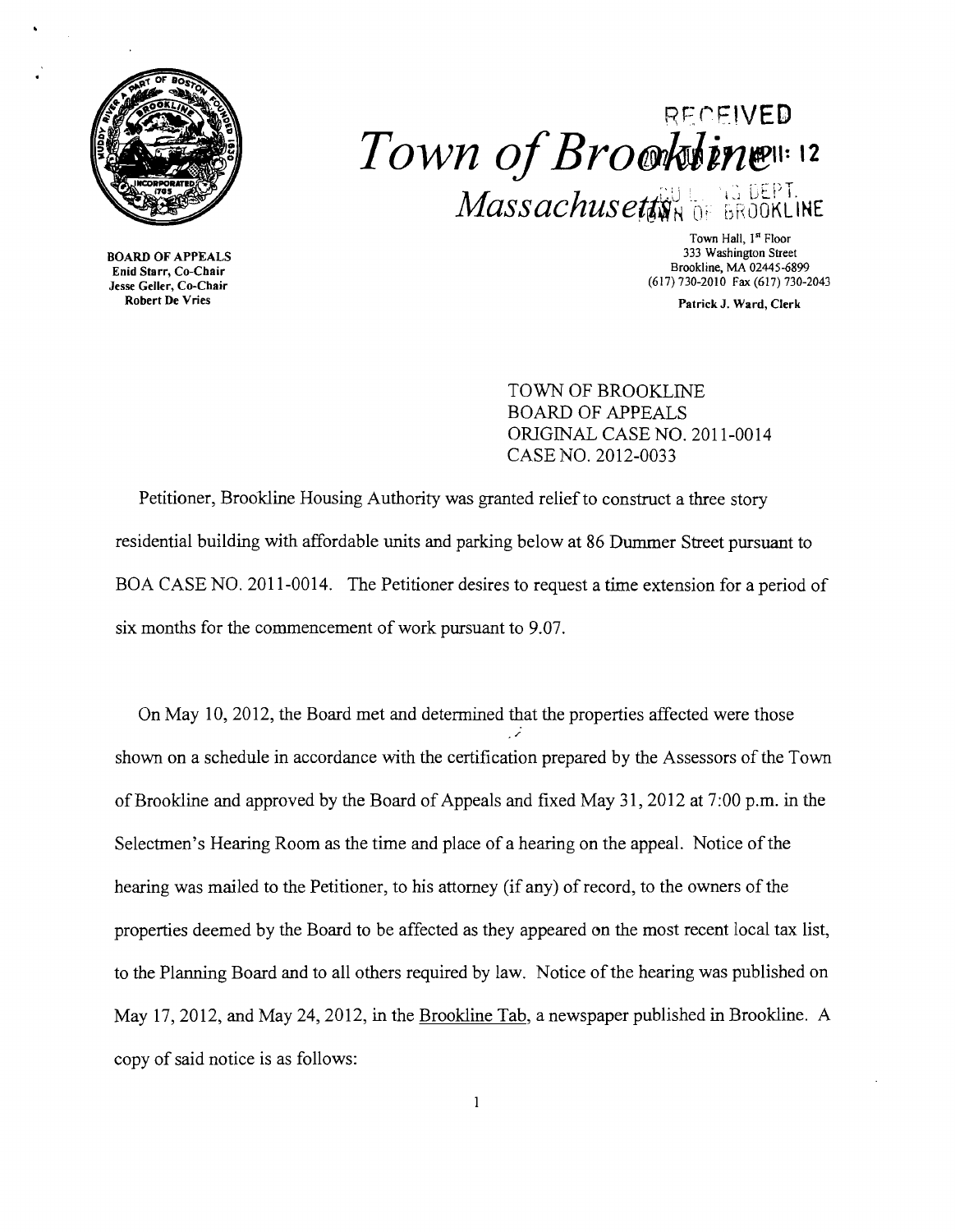## NOTICE OF HEARING

Pursuant to M.G.L. C. 39, sections 23A & 23B, the Board of Appeals will conduct a public hearing to discuss the following case:

Petitioner: BROOKLINE HOUSING Owner: BROOKLINE HOUSING AUTHORITY Location of Premises: 86 DUMMER ST Date of Hearing: Thursday May 31, 2012 Time of Hearing: 7:00 p.m. Place of Hearing: Selectmen's Hearing Room, 6th. Floor

A public hearing will be held for a modification Board of Appeals Case #2011-0014 dated May 13,2011.

## of the Zoning By-Law to request a time extension for a period of six months for the commencement of work pursuant to 9.07.

Said premise located in a M-l (apartment house) residence district.

*Hearings, once opened, may be continued by the Chair to a date and time certain. No further notice will be mailed to abutters or advertised in the TAB. Questions regarding whether a hearing has been continued, or the date and time ofany hearing may be directed to the Zoning Administrator at* 617-734-2134 *or check meeting calendar at:http://calendars.town.brookline.ma.usIMasterTownCalandarl?FormID=158.* 

The Town of Brookline does not discriminate on the basis of disability in admission to, access to, *or operations ofits programs, services or activities. Individuals who need auxiliary aids for*  effective communication in programs and services of the Town of Brookline are invited to make *their needs known to the ADA Coordinator, Stephen Bressler, Town of Brookline, 11 Pierce Street, Brookline, MA 02445. Telephone:* (617) *730-2330; TDD* (617) *730-2327.* 

## Enid Starr Jesse Geller

At the time and place specified in the notice, this Board held a public hearing. Present at the

hearing was Chairman, Enid Starr and Board Members Jonathan Book and Lisa Serafin.

Attorney Robert Allen Jr. of 300 Washington Street, Brookline MA presented the case on behalf

of the petitioner, Brookline Housing Authority.